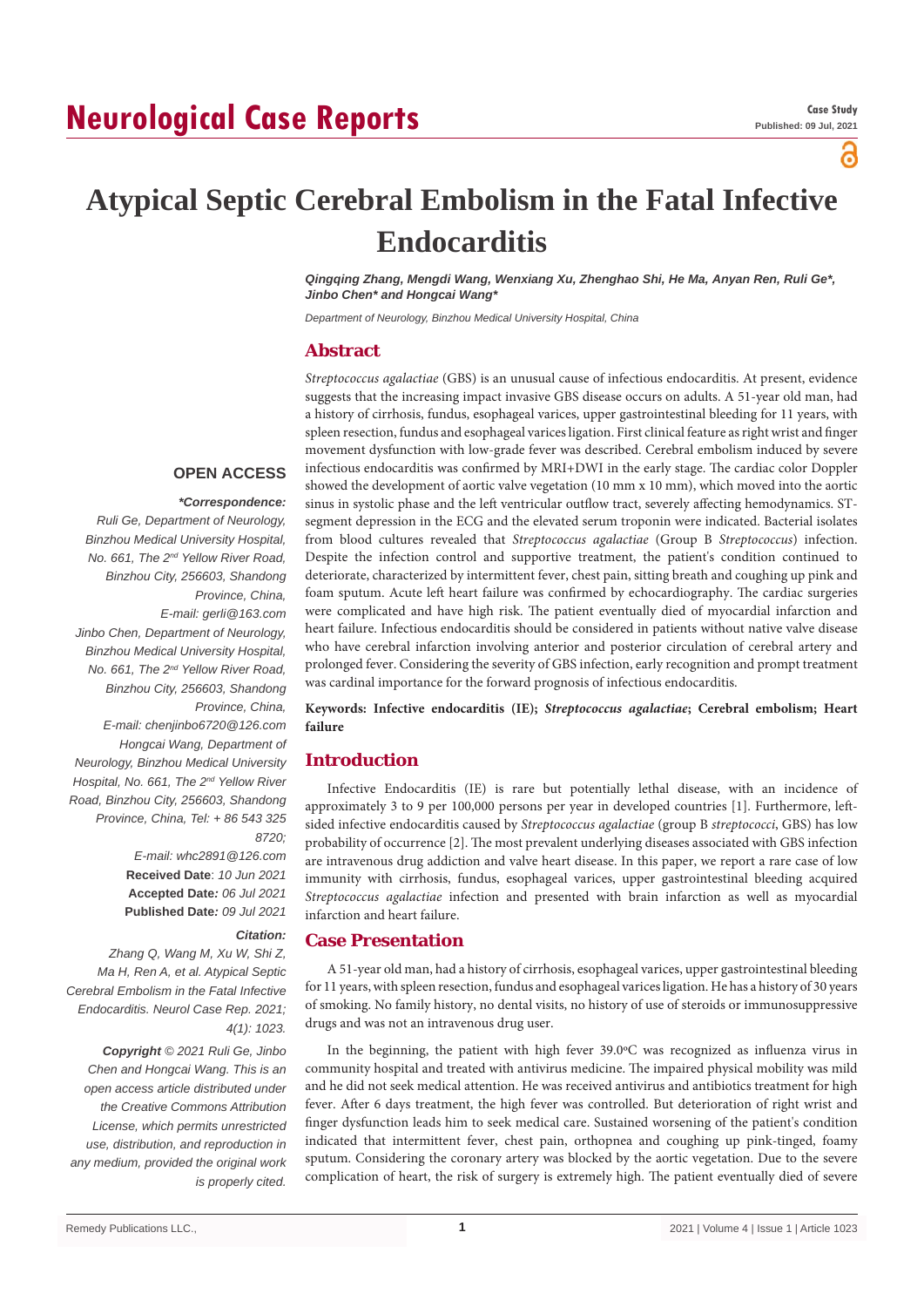

There is no abnormal vascular stenosis found in the MRA of the brain (1-4).

acute cerebral infarction, myocardial infarction and heart failure.

Admission examination indicated that the patient's temperature was 38.3ºC, blood pressure was 120/55 mmHg, heart rate was 78 beats per minutes, respiratory rate was 22 breaths per minute, and oxygen saturation was 98% on room air. No obvious bleeding spots or erythema were seen on his skin. The patient had no disturbance of consciousness and meningitis. The state of mind is clear with clumsy speech. The muscle strength of right finger grade 0 and wrist grade 1. The remainders of the neurological exam were normal including normal muscular tension, bilateral Babinski sign (-). Cardiac auscultation indicated that low heart tone and grade 4/6 diastolic murmur of aortic valve.

## **Biochemistry**

**Blood test:** AST 29.3 U/L (normal: 29~35 U/L), albumin 28.7 g/L (normal: 3~50 g/L), alkaline phosphatase 116.0 U/L (normal: man 45~125 U/L), γ-glutamyl transpeptidase 73.4 U/L (normal: 3~50 U/L), lactate dehydrogenase 275.4 U/L (normal: 135.0~215.0 U/L), α-hydroxy butyrate dehydrogenase 213.5 U/L (normal: 90~182 U/L), LDL 2.71 mmol/L normal: 2.07~3.37 mmol/L), tumor marker: NSE 16.89 ng/ml (normal: <12.5 μg/L), typhoid fever (-), D-dimer 6.11 mg/L (normal: <0.5 mg/L), troponin I 0.26 ng/ml (normal: <0.2 µg/L), BNP 600.6 pg/ml (normal: <300 pg/ml), white blood cell  $17.98 \times 10^9$ /L (normal: (4.0-10.0)  $\times 10^9$ /L), PLT 99  $\times 10^9$ /L (normal: 100~300  $\times$  10<sup>9</sup>/L), neutrophilic granulocyte 12.29  $\times$  10<sup>9</sup>/L (normal:  $1.80~6.30 \times 10^9$ /L), Homocysteine (Hcy) 11.8 µmol/L.

Two days later, AST 51.3 U/L, albumin 29.0 g/L, white blood cell  $21.86 \times 10^9$ /L, neutrophilic granulocyte  $19.77 \times 10^9$ /L, BNP 1374.8 pg/ ml, troponin I 2.66 ng/ml.

Bacteria isolation and blood culture: *Streptococcus agalactiae* (Group B *Streptococcus*) (GBS) were positive. The procedures were repeated 2 times.

The MRI of the brain showed the increased signal intensity on Diffusion Weighted Imaging (DWI) in the left frontal lobe and bilateral cerebellar hemispheres, implying acute lacunar infarction, multiple intracranial arteriosclerosis, and local stenosis of the right cerebral anterior artery A1 segment (Figure 1). The ultrasonography of carotid artery revealed an increase in blood flow resistance of the left vertebral artery.

Cardiac color Doppler showed a moderately strong echo of the aortic valve  $10$  mm  $\times$   $10$  mm (aortic valve vegetation). The aortic valve vegetation moved into the aortic sinus in systolic phase, and into the left ventricular outflow tract, severely affecting hemodynamics (Figure 2). The heart color ultrasound was further confirmed that acute left heart failure occurred. The ECG indicates that the ST segment is significantly depressed, and the serum troponin is elevated.

#### **Discussion**

In this paper presented as a case of severe IE induced by GBS with neurological complications in a patient with a history of cirrhosis, esophageal varices, and upper gastrointestinal bleeding. As more evidence suggests that endocarditis is a clinical definable and treatable disease [3]. Despite improvement in the prevention and therapeutic strategies, the fatality rate due to IE has not significantly reduced [3]. The most prevalent underlying diseases associated with IE are devices, congenital heart lesions, underlying native valve disease including rheumatic heart disease, calcific aortic stenosis and mitral valve prolapse. The risk for IE in patients with no previously seen structural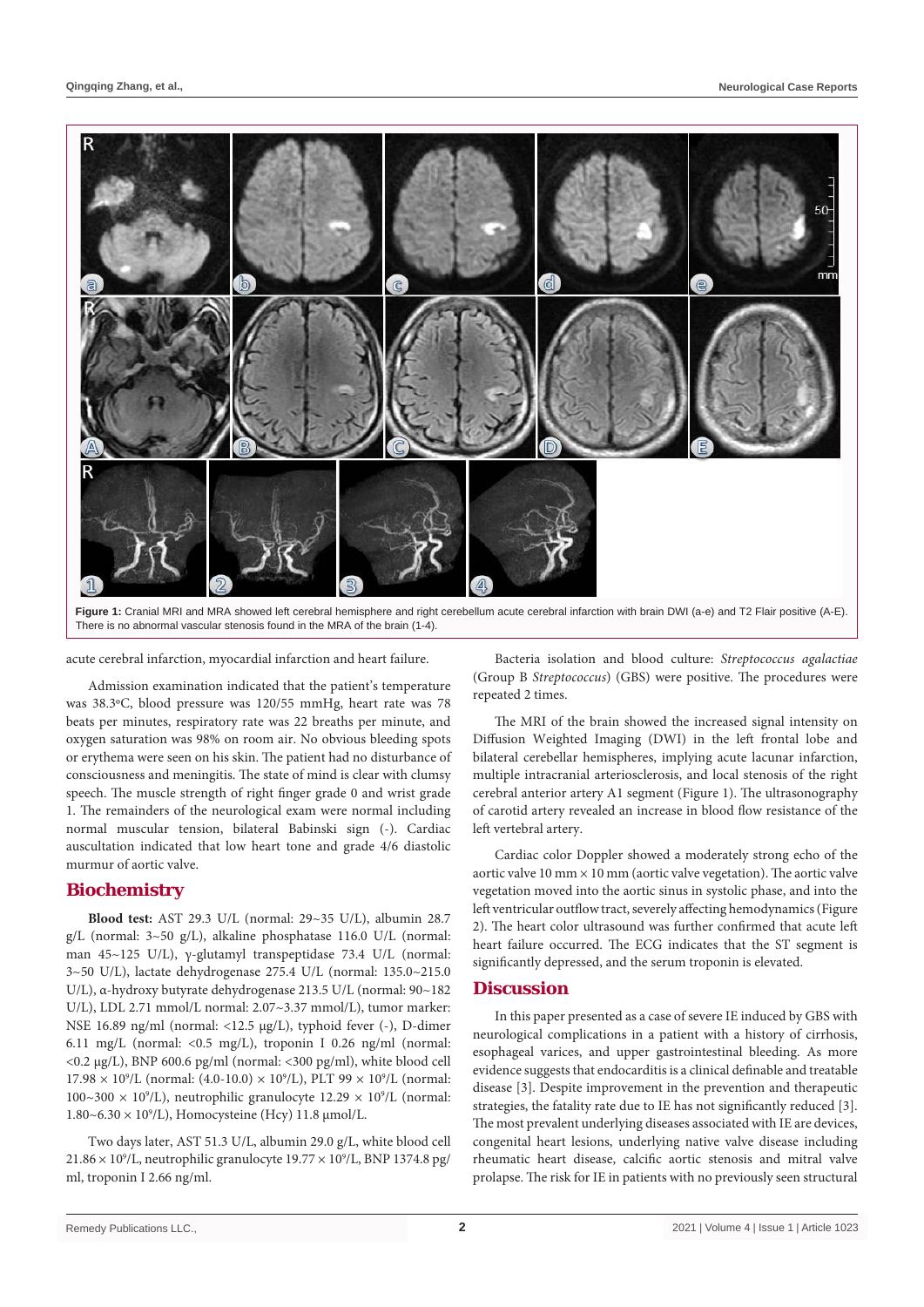

changes in the heart is intravenous drug abuse, chronic hemodialysis and central venous access. Young patients tend to have chronic rheumatic heart disease or congenital heart disease and elderly patients are likely to have degenerative valve disease [4]. Although there is no artificial valve or heart disease for this case, the patient has low immunity such as diabetes and cirrhosis. The history of cirrhosis, fundus, esophageal varices, upper gastrointestinal bleeding revealed that the low immunity exist.

The patient's bacterial blood culture was positive for the second time as *Streptococcus agalactiae.* Left-sided infective endocarditis caused by *Streptococcus agalactiae* is rare and serious [2]. *Streptococcus agalactiae* frequently affects patients with debilitating diseases and was involved in native valves. It is character by a rapid clinical worsening and severe valve destruction, and high mortality has been reported [5-7]. The condition of patients worsened significantly due to the infection of *Streptococcus agalactiae*.

*Streptococcus agalactiae* often occurs in chronic diseases with immunosuppressive conditions, such as diabetes mellitus, alcoholism, pregnancy, intravenous drug abuse, and genitourinary disease [5]. *Streptococcus agalactiae* still have a high mortality rate, although the prognosis of infective endocarditis has improved significantly with the development of cardiac surgery [6]. Although GBS induced left-sided IE is much less frequent than *Staphylococcus aureus* left-sided IE, GBS infective endocarditis represented less than 3% of all IE cases throughout the years. GBS has similarly aggressive and onset as *Staphylococcus aureus.* Both present with acute fever, but GBS is not accompanied by skin lesions. It usually develops serious complications and a heart surgery is frequently required during the admission. Despite its easy medical treatment and the performance of early surgery, it has high mortality [2]. Thus, early recognition and treatment for GBS carried great weight.

There are four main factors that influence the prognosis of infective endocarditis: Patient characteristics, presence or absence of cardiogenic or non-cardiac complications, infected microbes, and echocardiographic findings. Echocardiography is central to the diagnosis and helpful for the management of patients with IE. Echocardiographic evidence of an oscillating intra cardiac mass or vegetation, an annular abscess, prosthetic valve partial dehiscence, and new valvular regurgitation are major criteria in the diagnosis of IE. Several echocardiographic features suggest patients at high risk for a complicated course or with a need for surgery. These features include large (>10 mm in diameter) vegetations, severe valvular insufficiency, abscess cavities or pseudoaneurysms, valvular perforation or dehiscence, and evidence of decompensate heart failure [8]. The greatest risk of embolic complications appears to occur with large (≥ 10 mm) vegetations on the anterior mitral leaflet [8]. Left-sided IE is always associated with stroke onset [8]. The aortic valve vegetation induced the cerebral embolism. As everyone known that embolism is one of the most severe complications of IE, and it is accepted as one of major determinants of prognosis increasing mortality. Embolism usually occurs in the first two weeks after the diagnosis of IE [9,10]. Surgical treatment is urgent to do because vegetation of >1 cm in left-sided IE is associated with higher mortality [11]. In this case, vegetation was >1 cm, the aortic valve vegetation moved into the aortic sinus in systolic phase, and into the left ventricular outflow tract, severely affecting hemodynamics.

The low resistance and tolerance to infection in patient prone to GBS infection with high mortality, suggesting a poor prognosis. Early surgery (during initial hospitalization and before completion of a full course of antibiotics) is indicated in patients with IE who present with mobile vegetations >10 mm and valve dysfunction resulting in symptoms or signs of heart failure. Because and high risk for surgery and the family members of the patients refused surgical treatment, the patient eventually died of severe acute cerebral infarction, myocardial infarction and heart failure [12].

#### **Acknowledgment**

This work was supported by grants from the National Natural Science Foundation of China (NSFC) (81601108), Natural Science Foundation of Shandong Province of China (ZR2016HQ14).

#### **References**

- 1. [Morris NA, Matiello M, Lyons JL, Samuels MA. Neurologic complications](https://pubmed.ncbi.nlm.nih.gov/25360207/)  [in infective endocarditis: Identification, management, and impact on](https://pubmed.ncbi.nlm.nih.gov/25360207/)  [cardiac surgery. Neurohospitalist. 2014;4\(4\):213-22.](https://pubmed.ncbi.nlm.nih.gov/25360207/)
- 2. [Georgieva RI, Morales JR, Cabrera EG, Garcia-Lopez MV, Acebal](https://pubmed.ncbi.nlm.nih.gov/30430377/)  [JG, Ciezar AP, et al. Left-sided infective endocarditis caused by](https://pubmed.ncbi.nlm.nih.gov/30430377/)  [Streptococcus agalactiae: Rare and serious. Eur J Clin Microbiol Infect Dis.](https://pubmed.ncbi.nlm.nih.gov/30430377/)  [2019;38\(2\):265-75.](https://pubmed.ncbi.nlm.nih.gov/30430377/)
- 3. Rajamannan NM. The risk of infective endocarditis in the 21<sup>st</sup> century. [Indian Heart J. 2013;65\(4\):452-3.](https://pubmed.ncbi.nlm.nih.gov/23993008/)